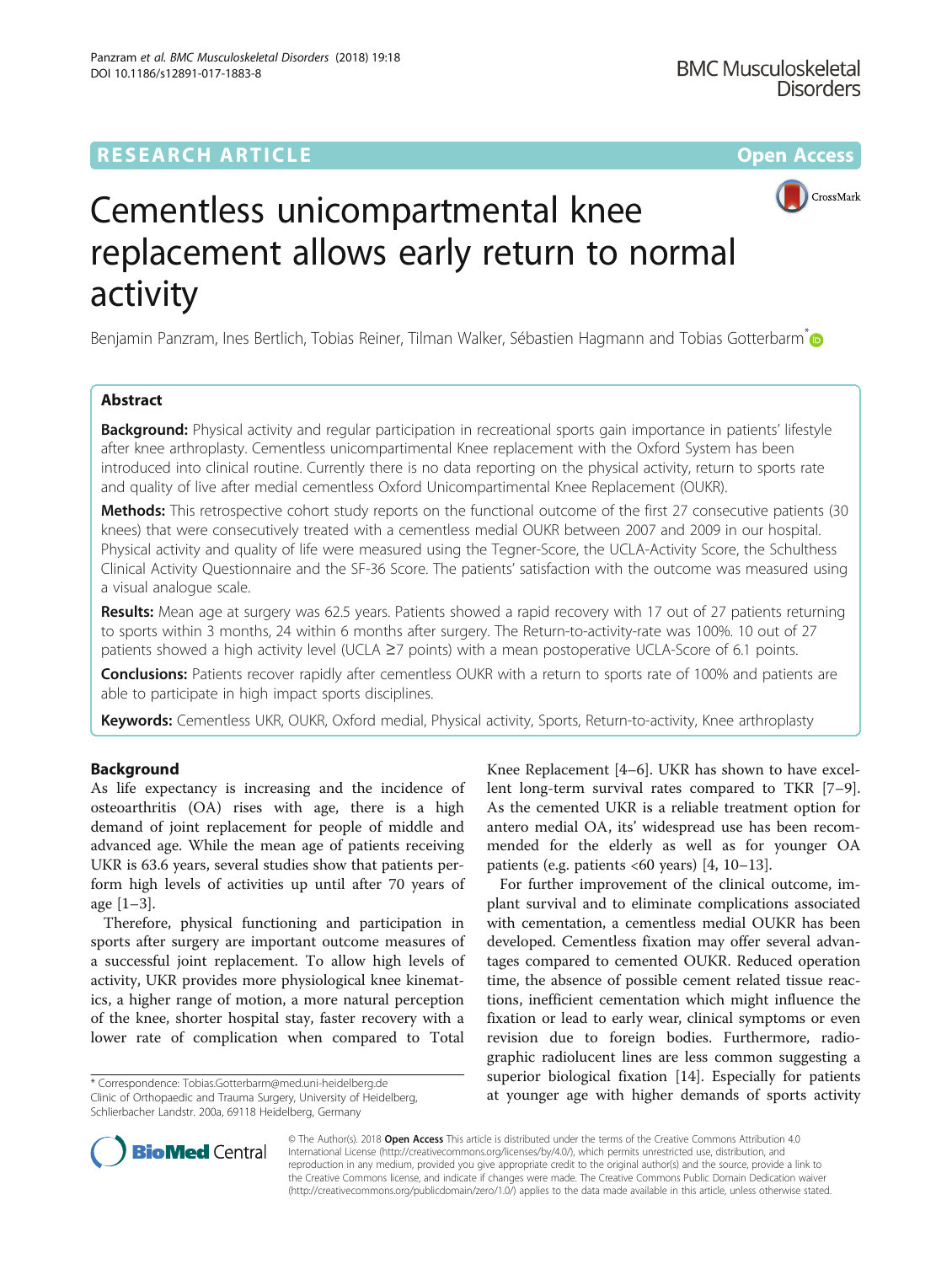these benefits seem to be desirable. However, cementless fixation is associated with a higher risk of intra and postoperative tibial plateau fractures and tibial valgus subsidence. Particularly an extended sagittal saw cut, a low bone density might lower the fracture load which may lead to tibial plateau fractures in combination with the firm impaction to achieve the desired press fit [\[15](#page-5-0)]. Valgus subsidence in cementless OUKR may be caused by extensive vertical saw cuts and or laterally implanted femoral components, causing impingement of the inlay against the medial tibial wall during flexion [\[16](#page-6-0)].

So far, there are promising short- to medium-term results published by the developing centres as well as registry data, indicating good clinical outcome and survival rates with a lower revision rate compared to the cemented version [\[17](#page-6-0)–[20\]](#page-6-0). So far there are no published data reporting on the physical activity level after cementless OUKR. We therefore report in this study on the physical activity, return to sports rate and quality of life of our first consecutive 30 cementless medial OUKR.

# **Methods**

In this retrospective study we evaluated the first 27 patients (30 knees) who were treated consecutively with a cementless medial OUKR in our hospital. The study was assessed and approved by the ethics committee of the University of Heidelberg (S-546/2013). Surgery was performed by three experienced surgeons between 2007 and 2009 using the Oxford III System. The patient cohort was described in our previous work analysing the incidence of radiolucent lines in cementless fixation [\[21\]](#page-6-0).

Patients were examined before surgery and at final follow-up. The level of physical activity before and after surgery was measured using Tegner and UCLA Activity Score. Detailed information about physical activity was obtained using the Schulthess Clinical Activity Questionnaire, which compares the state at follow-up with the last time point before the onset of OA symptoms. The SF-36 Score determines the self-perception of the patients' quality of life, compared to a healthy cohort and a standard group suffering from osteoarthritis/ rheumatoid arthritis. The patient's satisfaction with the operated knee was measured using a visual analogue scale  $(0-10)$ .

The indication for operation in all cases was anteromedial osteoarthritis (OA) with intact lateral knee compartment. The anterior cruciate ligament (ACL) and the collateral ligaments were intact and the varus deformity was fully correctable manually. A flexion deformity >15° or previous osteotomy were contraindications for the procedure, while cartilage loss in the femoro-patellar joint, age and obesity were not considered as contraindications [\[22\]](#page-6-0). Indications were concordant with the recommendations by Goodfellow et al. [\[23](#page-6-0)]. After surgery, the patients followed a three-week rehabilitation scheme with full weight-bearing.

# Data analysis

SPSS Version 21 was applied to analyse the data. We used the Pearson's Chi Square Test for categorial and ordinal variables. Comparison of Pre-and post-operative scores were performed utilising the Wilcoxon signedrank test. To compare differences between two independent groups with ordinal or continuous variables we used the Mann-Whitney U test. P-values of 0.05 or smaller were considered as significant.

# Results

# Demographics and study group

The study group consisted of the first 27 consecutive patients (15 male, 12 female, 30 knees) that were consecutively treated with cementless OUKR in our institution. Patient age at surgery ranged from 49 to 76 years with a mean of 62.5 years. Mean follow-time after surgery was 60 months, raging from 47 to 69 months (SD 8.3).

No patient died during follow up. Overall 3 knees were excluded from the study. In one case the reason was a major deviation from the recommended surgical technique. One patient suffered a periprosthetic tibial fracture within the first month after initial operation with consecutive revision of the tibial component to a cemented version and ORIF. The third patient was excluded after total knee replacement following progressive OA of the lateral and the patellofemoral joint (PFJ). The remaining 27 knees (24 patients) were included in the clinical and functional assessment. We observed one reoperation due to dislocation of the mobile-bearing 21 months postoperative and consecutive exchange of the inlay to a thicker one. In one case OA of the PFJ resulted in additional patello femoral arthroplasty (PFA).

# Return to activity

Twenty-four out of 27 patients were physically active before surgery and all have returned to sports at finalfollow up (see Table [1](#page-2-0)).

Seventeen patients (18 knees) returned to sports within 3 months after surgery (see Fig. [1\)](#page-2-0). There were no age- and gender-related differences.

Most popular activities before and after surgery were cycling, hiking and long walks (see Fig. [2\)](#page-3-0). Altogether, 18 types of sport were performed pre- or postoperatively. There were 5 types of high-impact sports practised before the onset of OA symptoms as well as after surgery. There was a notable shift from giving up sports such as soccer or jogging and starting volleyball and mountaineering. The main cause for the change was "pain" (3 patients, 4 knees). The Change did not reach statistical significance.  $(p = 0.202)$ .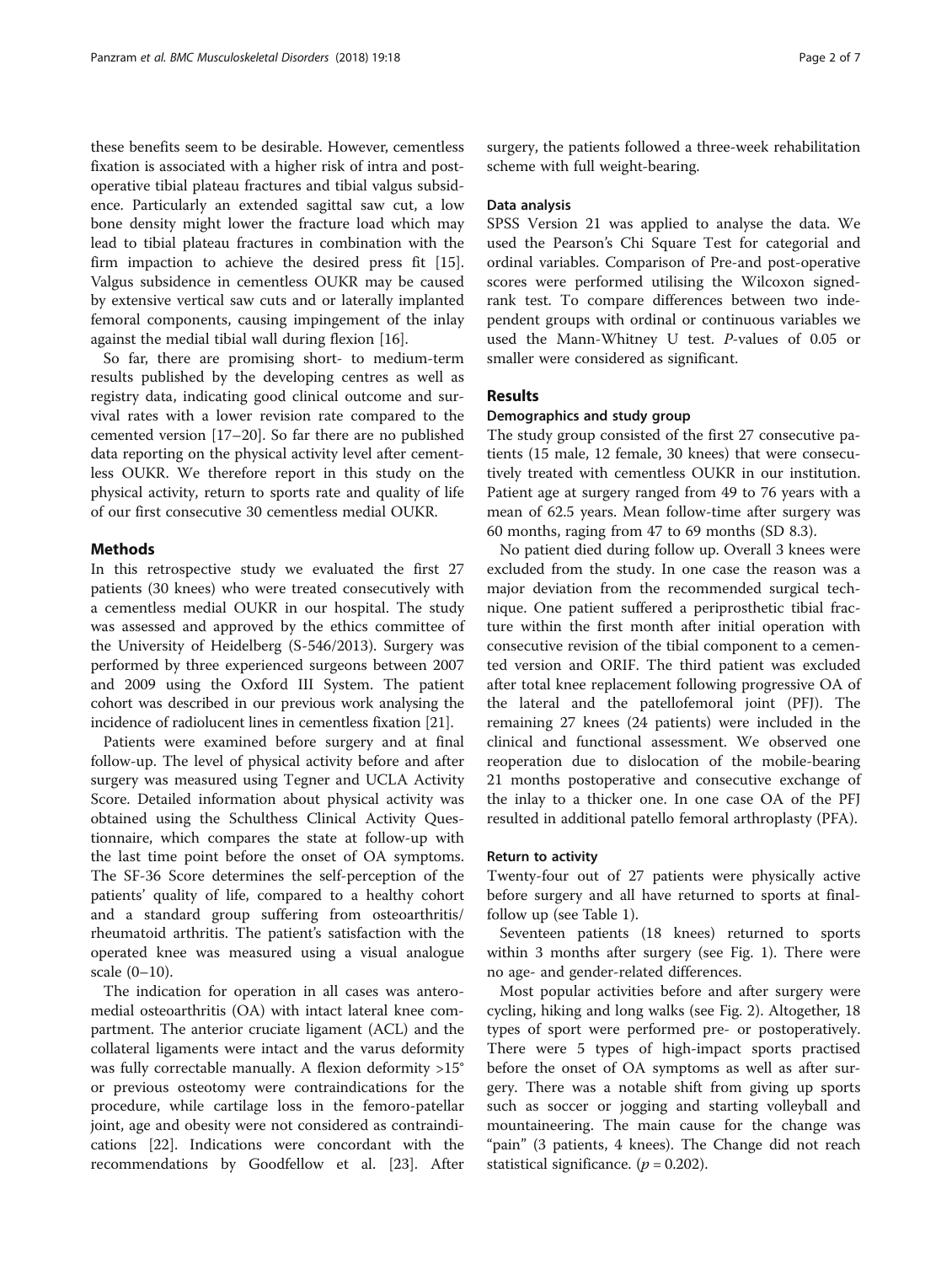<span id="page-2-0"></span>Table 1 Return to activity

|                       |              | After surgery |                                                            | Total  |
|-----------------------|--------------|---------------|------------------------------------------------------------|--------|
|                       |              | knees)        | Active (patients/ Inactive (patients/ (patients/<br>knees) | knees) |
| Before surgery Active |              | 24/27         | 0/0                                                        | 24/27  |
|                       | Inactive 2/2 |               | 1/1                                                        | 3/3    |
| Total                 |              | 26/29         | 1/1                                                        | 27/30  |

# Amount of activities

There was no significant difference ( $p = 0.132$ ) regarding the number of sports disciplines before the onset of OA symptoms and after surgery. During sports, 20 patients (22 knees) did not experience pain and 4 patients (4 knees) practised although feeling pain. One patient (one knee) did not participate in sports after surgery.

The quantitative assessment of sports participation was done using either the total number of patients that practised sports at least three times per week or the number of patients that practised at least 1 h per training session. There was no statistically significant difference comparing the state before OA onset and at follow-up in both parameters ( $p = 0.146$ ).

While practicing sports, 19 patients (19 knees) felt excellent and did not report on any limitation or discomfort. Three patients (four knees) described a feeling of insecurity or fear of damaging the knee implant, three patients (three knees) felt they had a limit in the range of motion, and two patients each (two knees each) reported that they were not in a good physical condition or had a limited general flexibility.

# Scores and satisfaction

All 24 patients (27 knees) showed a significant improvement in both Tegner and UCLA-Scores after surgery ( $p = 0.042$  each, see Fig. [3](#page-3-0)). UCLA–Score was 4.9 (SD 2.3) preoperatively and increased significantly to 6.1 after surgery (SD 1.8), with a mean change of 1.2 points (SD 1.8). Tegner Score improved by 0.5 points (SD 0.2) from 2.9 points before surgery (SD



1.4) to 3.4 points postoperatively (SD1.0). We classified the pre- and postoperative UCLA-Scores into three categories:  $\geq 7$  points: high activity levels, 4–6 points: moderate activity and ≤3 points: low activity [[24](#page-6-0)]. At follow-up, 10 patients (11 knees) were highly active and 14 patients (12 knees) showed moderate activity. Three patients (4 knees) showed low activity levels.

The SF-36 Score showed high score values in all patients with cementless OUKR at final follow-up (see Fig. [4](#page-4-0)). The Results compared to the two reference groups are shown in Fig. [4.](#page-4-0) Overall 23 patients were extremely and very satisfied with the outcome, 4 patients were satisfied.

# **Discussion**

This retrospective study assessed the physical activity and satisfaction in the first 27 consecutive patients (15 male, 12 female, 30 knees) that were treated with cementless OUKR in our institution between 2007 and 2009. Mean follow-up time was 60.0 months (47–69; SD 8.3) and mean age at surgery was 62.5 years (range 49–76).

Our main finding was that patients showed a high level of activity after cementless OUKR. Return-toactivity rate was 100% and the extent of activity did not differ from the time point before the onset of OA symptoms. The postoperative mean UCLA of 6.1 points and the predominant number of patients achieving 7 points or more in the UCLA-Score (10/26 patients) displayed that patients after cementless medial OUKR were able to reach a high level of impact sports.

In a meta-analysis by Witjes et al., the postoperative activity in 8 studies of patients receiving cemented UKR and 13 studies of patients receiving TKR was analysed. They found that the postoperative return-to-activity-rate as well as the level of activity were higher after cemented UKR than after TKR. They reported return-to-activityrates between 75 - >100% in the UKR group and 36– 89% in the TKR group. Our results indicate that cementless OUKR also allows patients high return- to-activityrates compared to cemented UKR [\[25](#page-6-0)]. Although other authors presume that the effects of the learning curve, regarding the implantation of Oxford UKR, might affect the postoperative outcome and therefore the physical activity, our results show similar physical activity compared to cemented implantation [[26](#page-6-0), [27](#page-6-0)].

Our return-to-activity-rate showed higher values compared to studies about Oxford medial UKR, which range between 80.1% and 97% [[3, 11,](#page-5-0) [28, 29\]](#page-6-0). In a retrospective study on the activity after cemented OUKR with a follow-up of 4.2 years, Pietschmann et al. reported a return-to-activity rate of 80.1% [\[3](#page-5-0)]. Possible reasons include the larger patient cohort and the high age of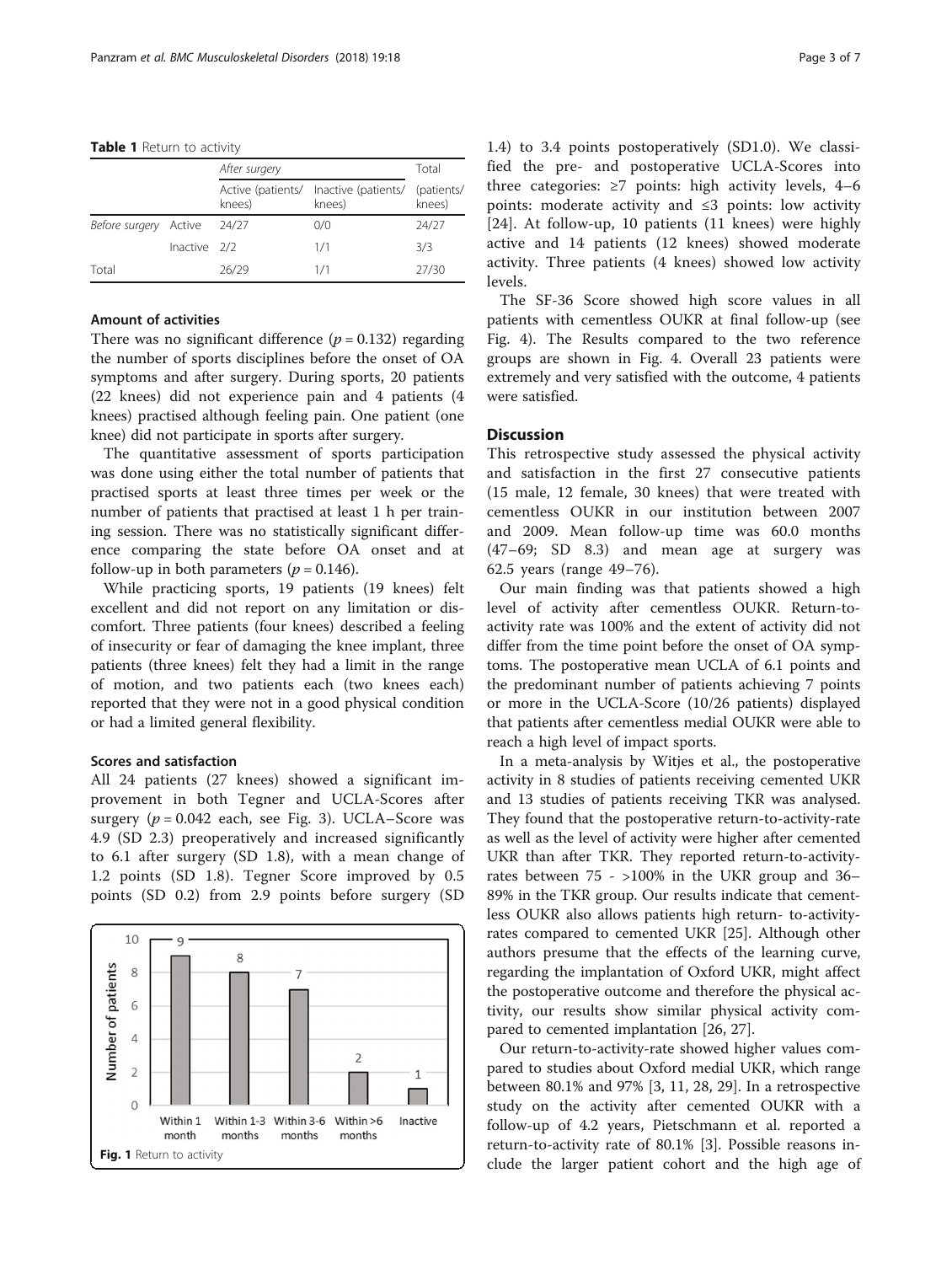<span id="page-3-0"></span>

treated patients (131 patients with a mean age of 65.3 years compared to 27 patients with a mean age of 62.5 years). They split the patient collective into an active and an inactive group and found the active group to be significantly younger than the inactive group. They referred to the results of the "German Health Survey" 2006, which showed that activity decreased significantly in patients over 70 years of age. At five-year follow-up, the average patient in our study was 67.5 years old, compared to 69.5 years in Pietschmann's study. Walker et al. reported a return-to-activity rate of 93% in patients of sixty years or younger after medial UKR. Almost two thirds reached postoperative UCLA-Scores >7 [[11\]](#page-5-0). This matches the excellent outcome of our study with almost half of the collective being younger than sixty years. However, we did not detect a significant difference in the activity levels of patients older and younger than median age (data not shown).

In our study, patients did recover quickly after cementless OUKR, which supports literature findings



[[25, 30](#page-6-0)]. Price et al. showed minimal-invasive OUKR patients to recover twice as fast as standard incision UKR patients and three times as fast as TKR patients [[31\]](#page-6-0). More than 60% of the patients in our study had picked up sports already during 3 months after surgery and 90% within the first 6 months.

Another finding of the present study is the high rate of patients without pain during sports (22 out of 26, 85%). Others have reported on the amount of patients being pain-free during activity ranging between 57% and 76% after cemented OUKR [[11,](#page-5-0) [29\]](#page-6-0). A possible explanation for these different findings might be a shorter follow-up time of approximately 2 years compared to the five-year follow-up in our study.

In our study, UCLA-Score improved significantly from 4.9 points preoperatively to 6.1 points postoperatively ( $p = 0.042$ ). This matches the findings of other studies: Fisher et al. reported an improvement from 4.2 to 6.5 points [[28\]](#page-6-0). Generally, postoperative UCLA-Scores range from 6.1 to 6.8 points [[11,](#page-5-0) [25, 32](#page-6-0), [33](#page-6-0)]. Tegner-Score values are the only activity-related item that was published so far on cementless medial OUKR. In the randomized controlled trial, Pandit et al. compared cementless- with cemented OUKR. They reported an improvement from 1.9 points preoperatively to 3.1 points 2 years after implantation and 2.9 points at five-year follow-up in the cementless group. At 2 years follow-up, the Tegner-Score was significantly higher in the cementless group compared to the cemented group, but the difference did not persist until 5 years after surgery [[19\]](#page-6-0). Tegner Score in our study was 2.9 points preoperatively and 3.4 points postoperatively at a mean follow up of 5 years, with a significant improvement ( $p = 0.042$ ).

Concerning the extent, frequency and length of activities in our study, we found that there was no significant decrease after surgery compared to the time before the onset of OA symptoms. Our findings match the results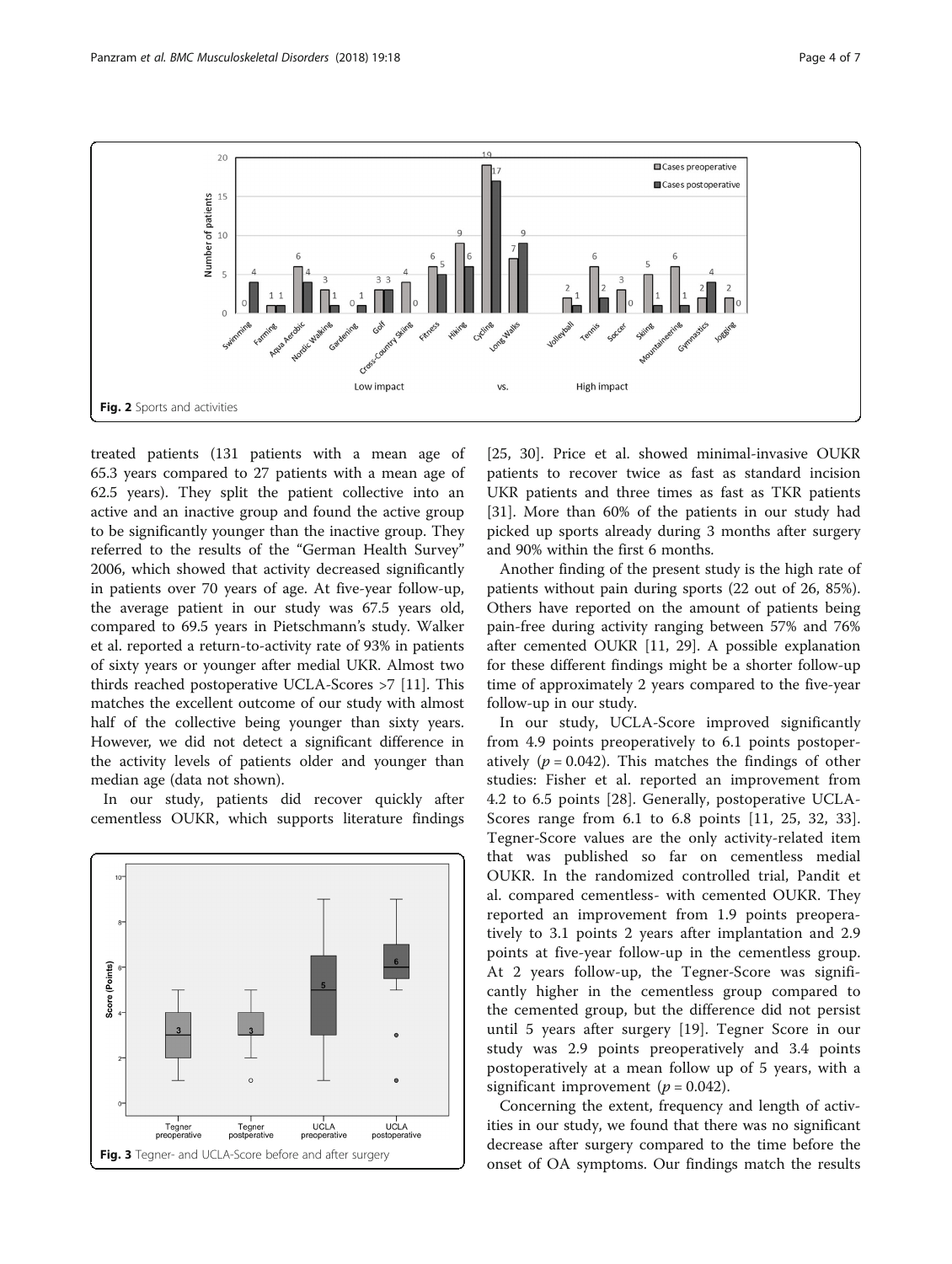<span id="page-4-0"></span>

of other authors assessing activity after cemented OUKR as well as activity after cementless Total Hip Arthroplasty [\[11](#page-5-0), [34](#page-6-0)].

Sports were divided into high-impact (with high peak loads in the joints) and low-impact forms (with constant low joint loads). In contrast to other authors assessing postoperative activity after UKR, we did not find a significant increase or decrease in any type of sports after surgery. There are several authors reporting a significant decrease of high-impact sports after surgery, while lowimpact sports tend to increase [\[2](#page-5-0), [3, 11](#page-5-0), [35](#page-6-0)]. The reason for this is might be attributed to multiple causes such as the surgeon's recommendations, lack of function, feeling of insecurity, pain, comorbidities etc. Asked for their reasons to abandon high-impact sports, the majority of patients in a study by Walker et al. named "precaution" (59%) and "less motivation" (20%), while pain only followed fourth with 9% [[30\]](#page-6-0). Although there is no final conclusion on the best type of sports for patients after joint replacement, there seems to be a general consensus from surgeons to discourage patients from high-impact sports such as soccer and tennis [[36\]](#page-6-0). Supporting this position, there is indication that high-impact sports lead to high joint loads and can thereby increase implant wear followed by a higher rate of complications and revisions [[36, 37\]](#page-6-0). Mobile-bearing devices such as the cementless OUKR are known to minimize wear due to the fully congruent mobile bearing [\[38](#page-6-0), [39](#page-6-0)]. In accordance with these findings, although the postoperative level of activity was high, there were no revisions due to implant wear in this five-year follow-up study. Pietschmann et al. report that although they noticed a significant decrease in high-impact sports, they did not detect a correlation between high impact sports and complication. General activity is necessary to maintain

cardiovascular fitness and bone density. There are several studies indicating that bone density depends on frequency of activity as well as on the imposed skeletal forces, indicating that impact up to a certain level has positive effects on bone density and should not generally be discouraged [\[40](#page-6-0)–[42\]](#page-6-0).

Assessing the quality of life, our patients reported excellent results. Regarding the physical dimensions, they accomplished higher values than the reference group suffering from OA/ rheumatoid arthritis. In the emotional-social domains of SF-36, they reached the same or better scores than the healthy reference population. Naal et al. compared the findings of their population to a matched reference group and they achieved significantly higher scores in every domain [[2\]](#page-5-0). A possible explanation for the higher scores could be higher preoperative scores of their collective or the short time between surgery and questioning (18 months). Recently operated patients tend to remember their state before surgery more easily. Both studies showed high SF-36 Scores and were comparable with the findings of Walker et al., who investigated activity after cemented OUKR in patients  $\leq 60$  years of age [\[11](#page-5-0)].

In the present study, in accordance with literature, patients reported a high satisfaction rate with the outcome of the joint replacement [\[3](#page-5-0), [11](#page-5-0)].

Superior radiological osseointegration and no cement associated complications seem to be a clear advantage of cementless fixation, especially desirable for young and active patients. However, possible early intra and postoperative complications associated with cementless OUKR like periprosthetic fractures and valgus subsidence might impair early return to sports and activity. Overall these complications are rare and appear to be rather influenced by mistakes in the surgical technique [[15](#page-5-0), [16](#page-6-0)].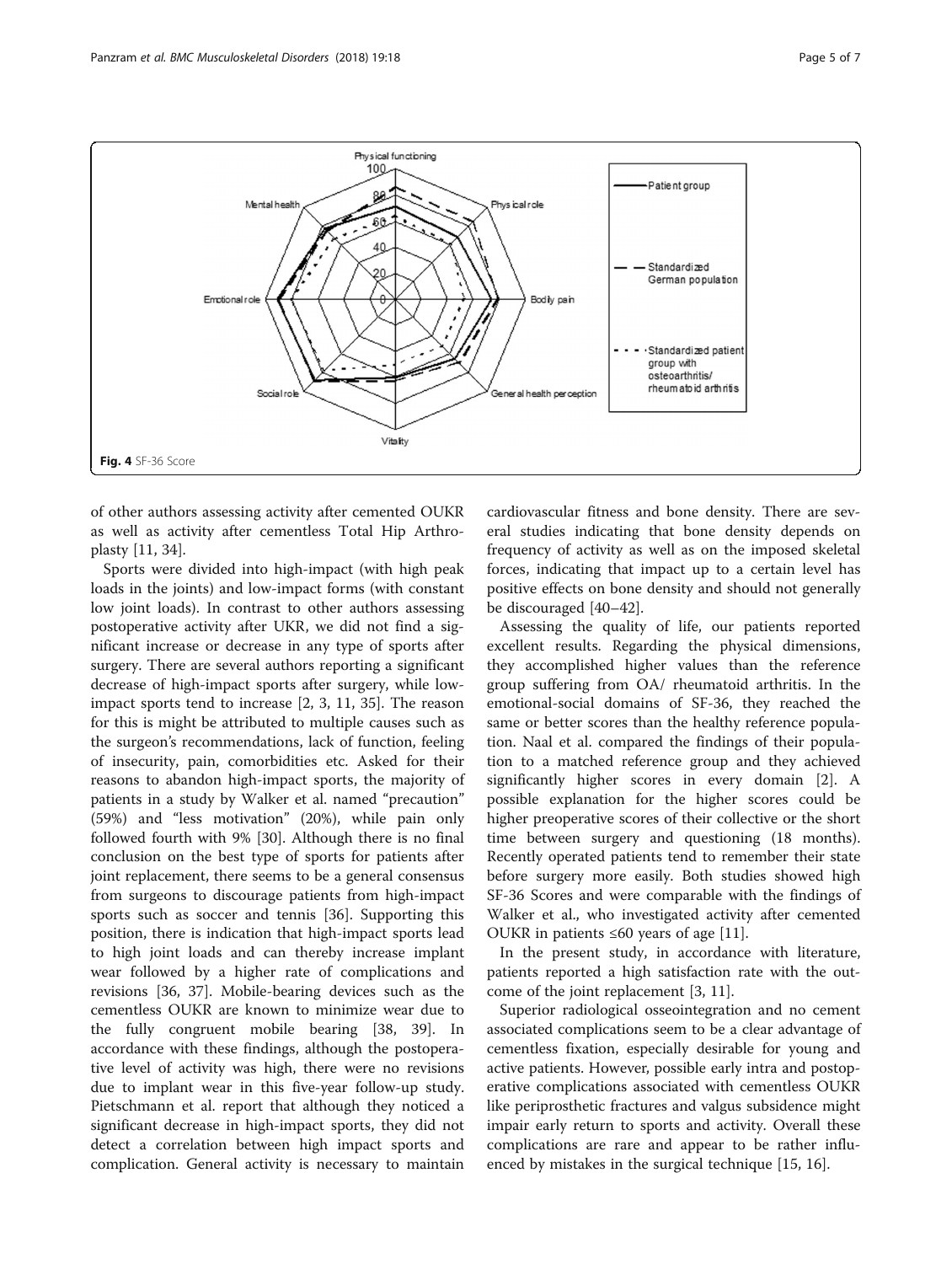<span id="page-5-0"></span>Main limitation of this study is the small number of patients. We did not collect preoperative SF-36 data which makes the efficacy of cementless OUKR hard to compare to other author's findings, but as we aimed to compare the postoperative quality of life with a healthy reference group, we think that the conclusions are not impaired.

Furthermore, although the scores and questionnaires used in our study (Tegner, UCLA, Schulthess Clinical Activity Questionnaire) are validated for the evaluation of physical activity, it is a difficult to quantify and compare the results as many parameters can only be answered using a free text, which makes subcategorization difficult. Activity cannot be reduced to one parameter only, thus comparison of many aspects of activity is necessary. However, patients' subjective perceptions of sports capability may be an outcome measure that outweighs the supposed objective parameters of physical activity.

Another major weakness of this study besides the retrospective design might be selection bias since the patients were recruited within a 3-year time period (2007–2009) between the first and last inclusion.

The strength of this study is its detailed information at a mean follow-up of 5 years. Not only UCLA- and Tegner Score were measured, but also individual information about sports disciplines, frequency and length of activity. This is the first study to give detailed information about sports and activity after cementless medial OUKR. No patient died or was lost to follow-up.

# Conclusions

This study demonstrates that patients treated with cementless OUKR achieve high activity levels after surgery. Furthermore, patients seem to participate in the same sports activities than before onset of OA. Cementless OUKR allows fast recovery and a high return-toactivity rate. Quality of life was excellent compared to the healthy reference group.

#### Abbreviations

ACL: Anterior Cruciate Ligament; OA: Osteoarthritis; OUKR: Oxford Unicompartimental Knee Replacement; PFA: Patello Femoral Arthroplasty; PFJ: Patello Femoral Joint; UKR: Unicompartimental Knee Replacement

#### Acknowledgements

Not applicable

#### Funding

This research did not receive any specific grant from funding agencies in the public, commercial, or not-for-profit sectors.

## Availability of data and materials

All data generated or analysed during this study will be provided by the corresponding author TG on request.

#### Authors' contributions

BP, IB, TG and SH contributed to study conception and design. BP, IB, TR and TW contributed to the acquisition of data. BP, IB, TG, TW and SH contributed

to analysis and interpretation of data. BP, IB, TG drafted the manuscript. All authors critically revised the manuscript. All authors read and approved the final manuscript.

#### Ethics approval and consent to participate

The institutional review board of the University of Heidelberg approved all procedures of this study (S-546/2013). Written consent was obtained from all patients included in this study.

#### Consent for publication

Not applicable

# Competing interests

TG and TW received payment from Zimmer Biomet as a Principal Investigator outside of this submitted work.

### Publisher's Note

Springer Nature remains neutral with regard to jurisdictional claims in published maps and institutional affiliations.

# Received: 27 June 2017 Accepted: 29 November 2017 Published online: 17 January 2018

#### References

- 1. No authors listed (c) (2013) National Joint Registry for England, Wales and Northern Ireland: 10th Annual Report 2013.. [http://www.njrcentre.org.uk/](http://www.njrcentre.org.uk/njrcentre/Portals/0/Documents/England/Reports/10th_annual_report/NJR%2010th%20Annual%20Report%202013%20B.pdf) [njrcentre/Portals/0/Documents/England/Reports/10th\\_annual\\_report/](http://www.njrcentre.org.uk/njrcentre/Portals/0/Documents/England/Reports/10th_annual_report/NJR%2010th%20Annual%20Report%202013%20B.pdf) [NJR%2010th%20Annual%20Report%202013%20B.pdf](http://www.njrcentre.org.uk/njrcentre/Portals/0/Documents/England/Reports/10th_annual_report/NJR%2010th%20Annual%20Report%202013%20B.pdf).
- 2. Naal FD, Fischer M, Preuss A, et al. Return to sports and recreational activity after unicompartmental knee arthroplasty. Am J Sports Med. 2007;35(10):1688–95.
- 3. Pietschmann MF, Wohlleb L, Weber P et al. (2013) Sports activities after medial unicompartmental knee arthroplasty Oxford III-what can we expect? Int Orthop 37 (1):31-37.
- 4. Amin AK, Patton JT, Cook RE, et al. Unicompartmental or total knee arthroplasty?: results from a matched study. Clin Orthop Relat Res. 2006; 451:101–6.
- 5. Brown NM, Sheth NP, Davis K, et al. Total knee arthroplasty has higher postoperative morbidity than unicompartmental knee arthroplasty: a multicenter analysis. J Arthroplast. 2012;27(8 Suppl):86–90.
- 6. Laurencin CT, Zelicof SB, Scott RD, et al. Unicompartmental versus total knee arthroplasty in the same patient. A comparative study. Clin Orthop Relat Res. 1991;273:151–6.
- 7. Price AJ, Waite JC, Svard U. Long-term clinical results of the medial Oxford unicompartmental knee arthroplasty. Clin Orthop Relat Res. 2005;435:171–80.
- 8. Pandit H, Jenkins C, Barker K, et al. The Oxford medial unicompartmental knee replacement using a minimally-invasive approach. J Bone Joint Surg Br. 2006;88(1):54–60.
- 9. Lisowski LA, van den Bekerom MP, Pilot P, et al. Oxford phase 3 unicompartmental knee arthroplasty: medium-term results of a minimally invasive surgical procedure. Knee Surg Sports Traumatol Arthrosc. 2011; 19(2):277–84.
- 10. Price AJ, Dodd CA, Svard UG, et al. Oxford medial unicompartmental knee arthroplasty in patients younger and older than 60 years of age. J Bone Joint Surg Br. 2005;87(11):1488–92.
- 11. Walker T, Streit J, Gotterbarm T, et al. Sports, physical activity and patientreported outcomes after medial Unicompartmental knee Arthroplasty in young patients. J Arthroplasty. 2015;30(11):1911–6. [https://doi.org/10.1016/j.](http://dx.doi.org/10.1016/j.arth.2015.05.031) [arth.2015.05.031](http://dx.doi.org/10.1016/j.arth.2015.05.031).
- 12. Kort NP, van Raay JJ, van Horn JJ. The Oxford phase III unicompartmental knee replacement in patients less than 60 years of age. Knee Surg Sports Traumatol Arthrosc. 2007;15(4):356–60.
- 13. Price AJ, Svard U. A second decade lifetable survival analysis of the Oxford unicompartmental knee arthroplasty. Clin Orthop Relat Res. 2011;469(1):174–9.
- 14. Pandit H, Jenkins C, Beard DJ, et al. Cementless Oxford unicompartmental knee replacement shows reduced radiolucency at one year. J Bone Joint Surg Br. 2009;91(2):185–9.
- 15. Seeger JB, Haas D, Jager S, et al. Extended sagittal saw cut significantly reduces fracture load in cementless unicompartmental knee arthroplasty